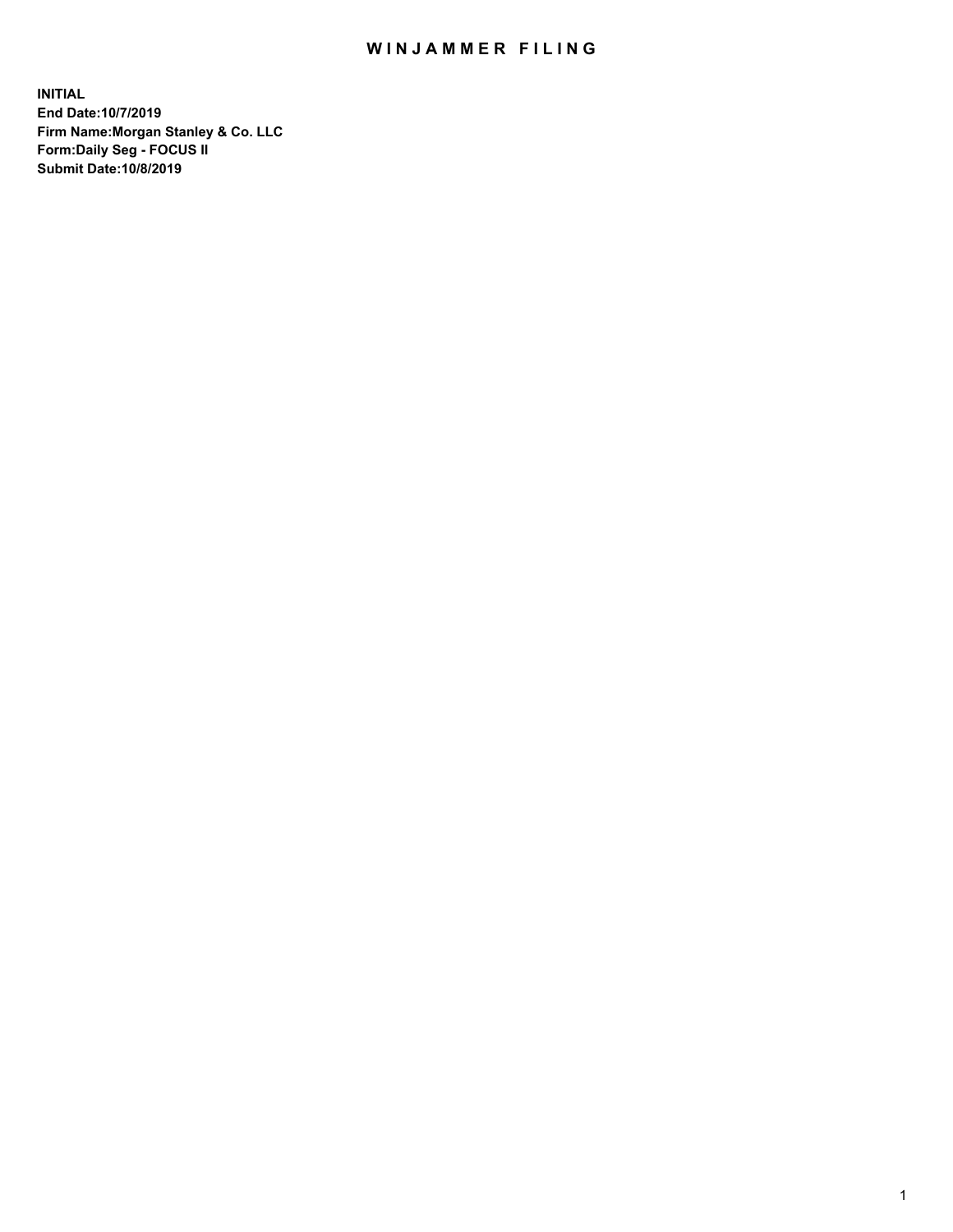**INITIAL End Date:10/7/2019 Firm Name:Morgan Stanley & Co. LLC Form:Daily Seg - FOCUS II Submit Date:10/8/2019 Daily Segregation - Cover Page**

| Name of Company                                                                                                                                                                                                                                                                                                                | Morgan Stanley & Co. LLC                               |
|--------------------------------------------------------------------------------------------------------------------------------------------------------------------------------------------------------------------------------------------------------------------------------------------------------------------------------|--------------------------------------------------------|
| <b>Contact Name</b>                                                                                                                                                                                                                                                                                                            | <b>Ikram Shah</b>                                      |
| <b>Contact Phone Number</b>                                                                                                                                                                                                                                                                                                    | 212-276-0963                                           |
| <b>Contact Email Address</b>                                                                                                                                                                                                                                                                                                   | lkram.shah@morganstanley.com                           |
| FCM's Customer Segregated Funds Residual Interest Target (choose one):<br>a. Minimum dollar amount: ; or<br>b. Minimum percentage of customer segregated funds required:% ; or<br>c. Dollar amount range between: and; or<br>d. Percentage range of customer segregated funds required between:% and%.                         | 235,000,000<br><u>0</u><br><u>0 0</u><br>0 Q           |
| FCM's Customer Secured Amount Funds Residual Interest Target (choose one):<br>a. Minimum dollar amount: ; or<br>b. Minimum percentage of customer secured funds required:%; or<br>c. Dollar amount range between: and; or<br>d. Percentage range of customer secured funds required between:% and%.                            | 140,000,000<br><u>0</u><br><u>00</u><br>0 <sub>0</sub> |
| FCM's Cleared Swaps Customer Collateral Residual Interest Target (choose one):<br>a. Minimum dollar amount: ; or<br>b. Minimum percentage of cleared swaps customer collateral required:% ; or<br>c. Dollar amount range between: and; or<br>d. Percentage range of cleared swaps customer collateral required between:% and%. | 92,000,000<br><u>0</u><br><u>00</u><br>0 <sup>0</sup>  |

Attach supporting documents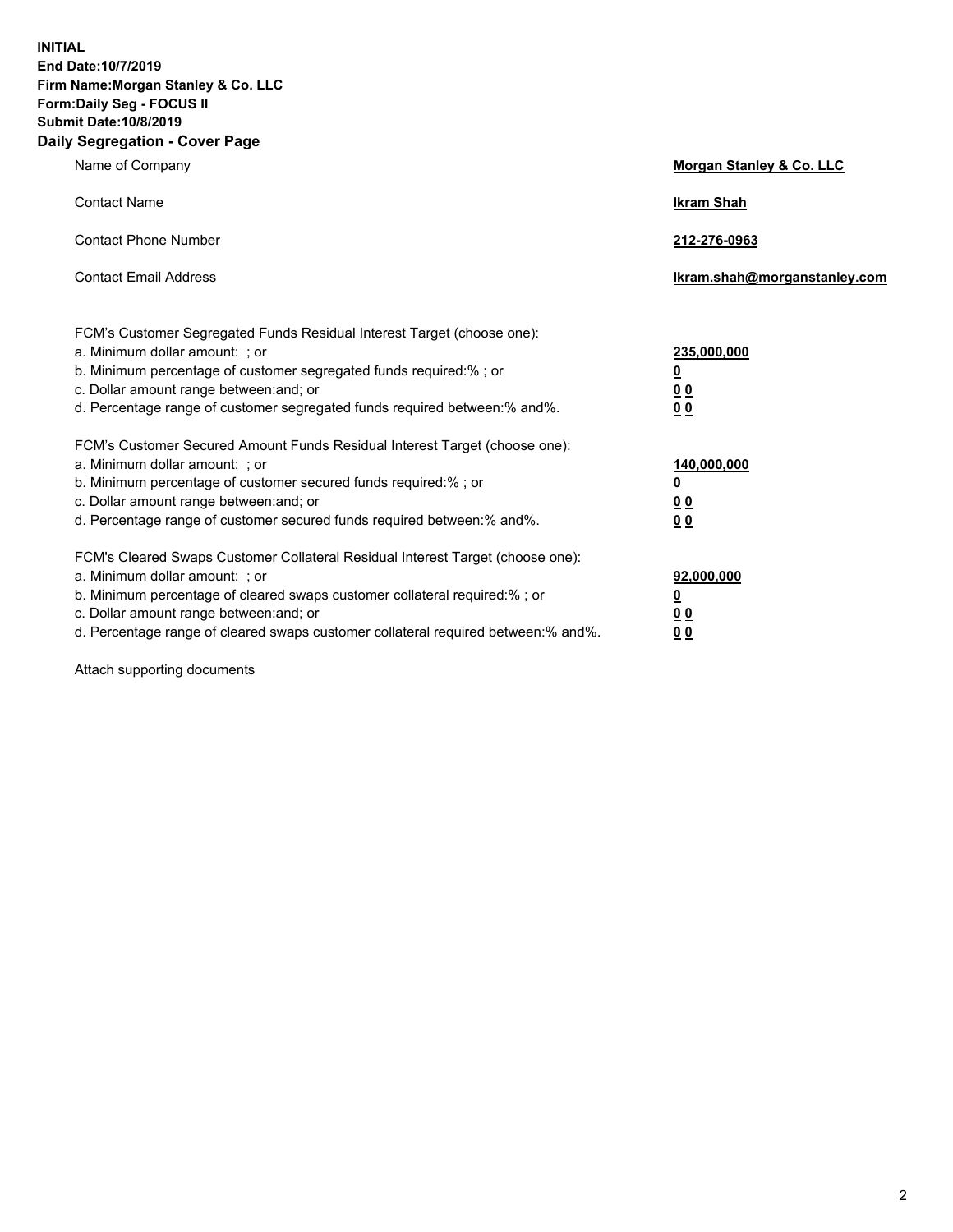## **INITIAL End Date:10/7/2019 Firm Name:Morgan Stanley & Co. LLC Form:Daily Seg - FOCUS II Submit Date:10/8/2019**

## **Daily Segregation - Secured Amounts**

|    | Foreign Futures and Foreign Options Secured Amounts                                         |                                             |
|----|---------------------------------------------------------------------------------------------|---------------------------------------------|
|    | Amount required to be set aside pursuant to law, rule or regulation of a foreign            | $0$ [7305]                                  |
|    | government or a rule of a self-regulatory organization authorized thereunder                |                                             |
| 1. | Net ledger balance - Foreign Futures and Foreign Option Trading - All Customers             |                                             |
|    | A. Cash                                                                                     | 3,110,565,321 [7315]                        |
|    | B. Securities (at market)                                                                   | 2,204,061,185 [7317]                        |
| 2. | Net unrealized profit (loss) in open futures contracts traded on a foreign board of trade   | -170,823,256 [7325]                         |
| 3. | Exchange traded options                                                                     |                                             |
|    | a. Market value of open option contracts purchased on a foreign board of trade              | 34,092,310 [7335]                           |
|    | b. Market value of open contracts granted (sold) on a foreign board of trade                | -35,124,057 [7337]                          |
| 4. | Net equity (deficit) (add lines 1. 2. and 3.)                                               | 5,142,771,503 [7345]                        |
| 5. | Account liquidating to a deficit and account with a debit balances - gross amount           | 68,908,506 [7351]                           |
|    | Less: amount offset by customer owned securities                                            | -68,317,739 [7352] 590,767 [7354]           |
| 6. | Amount required to be set aside as the secured amount - Net Liquidating Equity              | 5,143,362,270 [7355]                        |
|    | Method (add lines 4 and 5)                                                                  |                                             |
| 7. | Greater of amount required to be set aside pursuant to foreign jurisdiction (above) or line | 5,143,362,270 [7360]                        |
|    | 6.                                                                                          |                                             |
|    | FUNDS DEPOSITED IN SEPARATE REGULATION 30.7 ACCOUNTS                                        |                                             |
| 1. | Cash in banks                                                                               |                                             |
|    | A. Banks located in the United States                                                       | 259,891,896 [7500]                          |
|    | B. Other banks qualified under Regulation 30.7                                              | 470,446,042 [7520] 730,337,938              |
|    |                                                                                             | [7530]                                      |
| 2. | Securities                                                                                  |                                             |
|    | A. In safekeeping with banks located in the United States                                   | 567,845,488 [7540]                          |
|    | B. In safekeeping with other banks qualified under Regulation 30.7                          | 0 [7560] 567,845,488 [7570]                 |
| 3. | Equities with registered futures commission merchants                                       |                                             |
|    | A. Cash                                                                                     | 9,589,228 [7580]                            |
|    | <b>B.</b> Securities                                                                        | $0$ [7590]                                  |
|    | C. Unrealized gain (loss) on open futures contracts                                         | 464,085 [7600]                              |
|    | D. Value of long option contracts                                                           | $0$ [7610]                                  |
|    | E. Value of short option contracts                                                          | 0 [7615] 10,053,313 [7620]                  |
| 4. | Amounts held by clearing organizations of foreign boards of trade                           |                                             |
|    | A. Cash                                                                                     | $0$ [7640]                                  |
|    | <b>B.</b> Securities                                                                        | $0$ [7650]                                  |
|    | C. Amount due to (from) clearing organization - daily variation                             | $0$ [7660]                                  |
|    | D. Value of long option contracts                                                           | $0$ [7670]                                  |
|    | E. Value of short option contracts                                                          | 0 [7675] 0 [7680]                           |
| 5. | Amounts held by members of foreign boards of trade                                          |                                             |
|    | A. Cash                                                                                     | 2,561,813,131 [7700]                        |
|    | <b>B.</b> Securities                                                                        | 1,636,215,697 [7710]                        |
|    | C. Unrealized gain (loss) on open futures contracts                                         | -171,287,341 [7720]                         |
|    | D. Value of long option contracts                                                           | 34,092,310 [7730]                           |
|    | E. Value of short option contracts                                                          | -35,124,057 [7735] 4,025,709,740            |
|    |                                                                                             | [7740]                                      |
| 6. | Amounts with other depositories designated by a foreign board of trade                      | $0$ [7760]                                  |
| 7. | Segregated funds on hand                                                                    | $0$ [7765]                                  |
| 8. | Total funds in separate section 30.7 accounts                                               | 5,333,946,479 [7770]                        |
| 9. | Excess (deficiency) Set Aside for Secured Amount (subtract line 7 Secured Statement         | 190,584,209 [7380]                          |
|    | Page 1 from Line 8)                                                                         |                                             |
| 10 | et Torret Amount for Evenen fundo in concrete continue 20.7 concurries                      | $\overline{AB}$ and and $\overline{177001}$ |

- 10. Management Target Amount for Excess funds in separate section 30.7 accounts **140,000,000** [7780]
- 11. Excess (deficiency) funds in separate 30.7 accounts over (under) Management Target **50,584,209** [7785]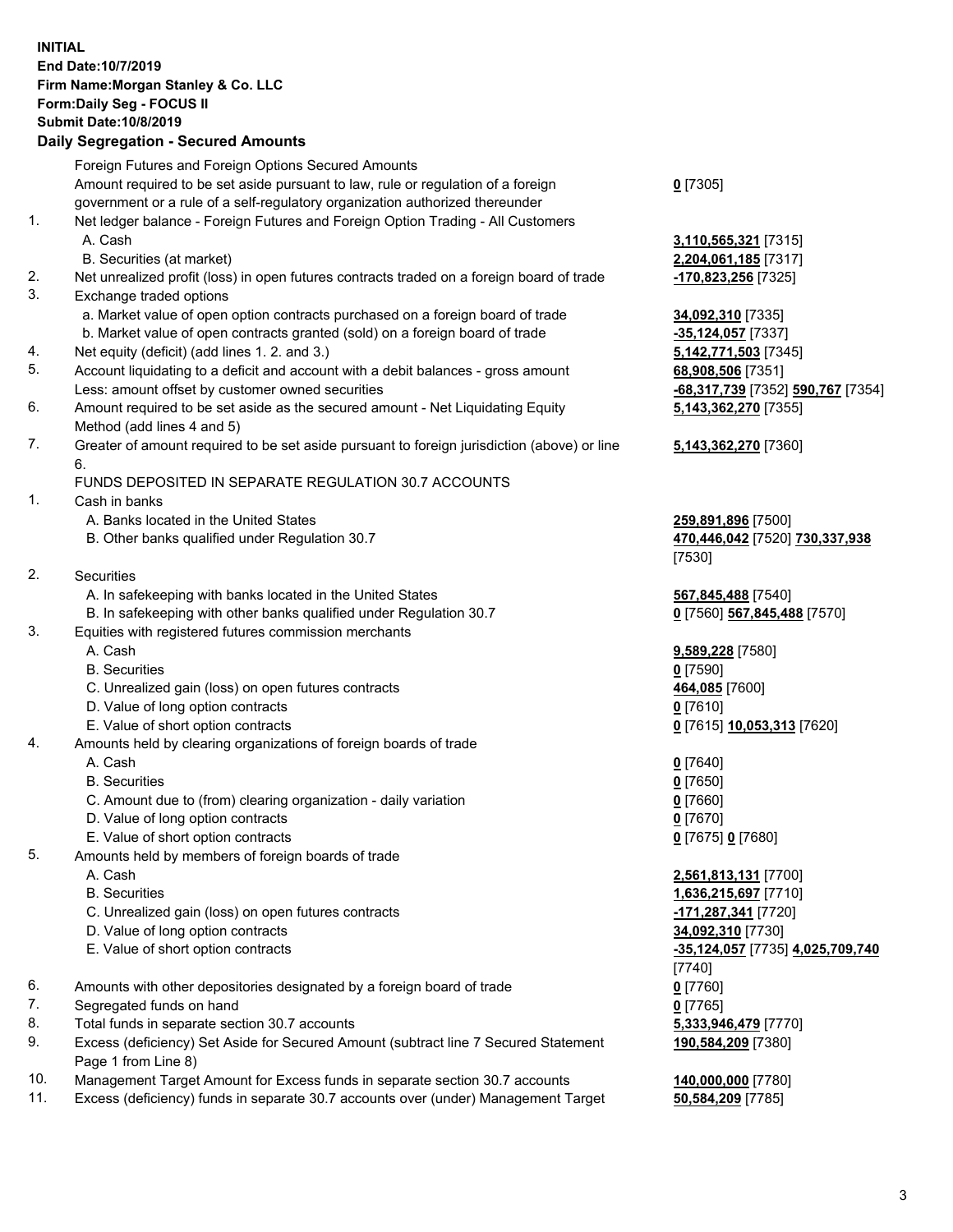|     | <b>INITIAL</b>                                                                                 |                                    |
|-----|------------------------------------------------------------------------------------------------|------------------------------------|
|     | End Date: 10/7/2019                                                                            |                                    |
|     | Firm Name: Morgan Stanley & Co. LLC                                                            |                                    |
|     | Form: Daily Seg - FOCUS II                                                                     |                                    |
|     | <b>Submit Date: 10/8/2019</b>                                                                  |                                    |
|     | Daily Segregation - Segregation Statement                                                      |                                    |
|     | SEGREGATION REQUIREMENTS(Section 4d(2) of the CEAct)                                           |                                    |
| 1.  | Net ledger balance                                                                             |                                    |
|     | A. Cash                                                                                        | 10,883,827,124 [7010]              |
|     | B. Securities (at market)                                                                      | 6,362,791,105 [7020]               |
| 2.  | Net unrealized profit (loss) in open futures contracts traded on a contract market             | -680,507,458 [7030]                |
| 3.  | Exchange traded options                                                                        |                                    |
|     | A. Add market value of open option contracts purchased on a contract market                    | 484,644,022 [7032]                 |
|     | B. Deduct market value of open option contracts granted (sold) on a contract market            | -336,239,595 [7033]                |
| 4.  | Net equity (deficit) (add lines 1, 2 and 3)                                                    | 16,714,515,198 [7040]              |
| 5.  | Accounts liquidating to a deficit and accounts with                                            |                                    |
|     | debit balances - gross amount                                                                  | 471,414,227 [7045]                 |
|     | Less: amount offset by customer securities                                                     | -471,242,892 [7047] 171,335 [7050] |
| 6.  | Amount required to be segregated (add lines 4 and 5)                                           | 16,714,686,533 [7060]              |
|     | FUNDS IN SEGREGATED ACCOUNTS                                                                   |                                    |
| 7.  | Deposited in segregated funds bank accounts                                                    |                                    |
|     | A. Cash                                                                                        | 3,803,715,838 [7070]               |
|     | B. Securities representing investments of customers' funds (at market)                         | $0$ [7080]                         |
|     | C. Securities held for particular customers or option customers in lieu of cash (at            | 799,840,633 [7090]                 |
|     | market)                                                                                        |                                    |
| 8.  | Margins on deposit with derivatives clearing organizations of contract markets                 |                                    |
|     | A. Cash                                                                                        | 6,934,036,757 [7100]               |
|     | B. Securities representing investments of customers' funds (at market)                         | $0$ [7110]                         |
|     | C. Securities held for particular customers or option customers in lieu of cash (at<br>market) | 5,562,950,472 [7120]               |
| 9.  | Net settlement from (to) derivatives clearing organizations of contract markets                | -257,204,571 [7130]                |
| 10. | Exchange traded options                                                                        |                                    |
|     | A. Value of open long option contracts                                                         | 484,644,022 [7132]                 |
|     | B. Value of open short option contracts                                                        | -336,239,595 [7133]                |
| 11. | Net equities with other FCMs                                                                   |                                    |
|     | A. Net liquidating equity                                                                      | 9,513,371 [7140]                   |
|     | B. Securities representing investments of customers' funds (at market)                         | $0$ [7160]                         |
|     | C. Securities held for particular customers or option customers in lieu of cash (at            | $0$ [7170]                         |
|     | market)                                                                                        |                                    |
| 12. | Segregated funds on hand                                                                       | $0$ [7150]                         |
| 13. | Total amount in segregation (add lines 7 through 12)                                           | 17,001,256,927 [7180]              |
| 14. | Excess (deficiency) funds in segregation (subtract line 6 from line 13)                        | 286,570,394 [7190]                 |
| 15. | Management Target Amount for Excess funds in segregation                                       | 235,000,000 [7194]                 |
| 16  | Exece (defigionar) fundo in cogregation aver (under) Management Terrat Amount                  | <b>E4 E70 204 [7400]</b>           |

16. Excess (deficiency) funds in segregation over (under) Management Target Amount Excess

**51,570,394** [7198]